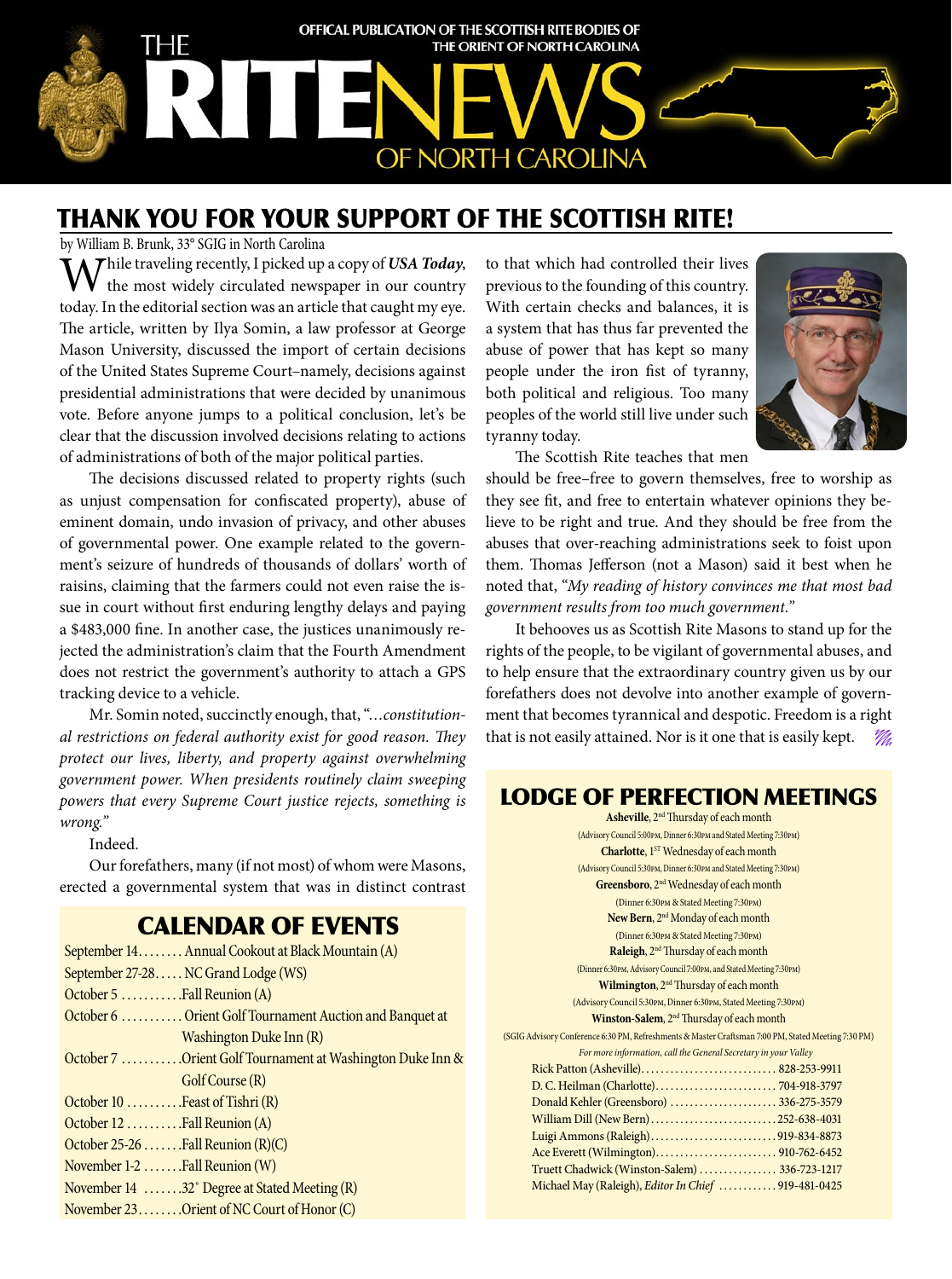THE VALLEY OF ASHEVILLE

by Art Fritog 32˚ KCCH, Venerable Master

Greetings from the Valley of Asheville in beautiful West-<br>Gern North Carolina. It is hard to believe that for all intents and purposes my year as Venerable Master is now half finished. I am extremely humbled to be the Master of the Valley and have found unbelievable support from the various members. Illustrious Marty Fischer 33º, our Valleys' Personal Rep., is continually challenging us to come up with better ideas and keeps us reaching for better brotherhood and fellowship with mini socials, dinners and picnics in the summer. The officers are giving me more support than I thought possible, and I thank each of you. Ill. Rick Patton 33º, our Valley Secretary keeps us all on the straight and narrow with great humor and gentle prodding. When the gentle prodding does not work he gets out his own private set of photographs and after receiving one of them we usually get the message. I could mention all the brethren that work so hard to keep this valley working that it would take the entire page, so I will just mention a few at random here and there. Past Venerable Master Bro. Ronnie Reese 32º KCCH, served for two years as Venerable Master to keep the Lodge on an even keel during some difficult times. We are also fortunate to have Bro. Bob Vance 32º KCCH as Almoner, and Ill. Todd Lancaster 33º our Treasurer, keeping us financially solvent. Brother Bill Black 32º is serving his second term as Knight Master of the Knights of Saint Andrew in the Valley and is doing a tremendous job as our KSA membership has increased. Our KSA Members in the Franklin Scottish Rite Club have also increased and conferred the 29<sup>th</sup> Degree during our last Reunion. This was under the leadership and guidance of Bro. Jim Dautel 32º, KSA's right arm in Franklin.

# FROM THE VENERABLE MASTER and II programs. They

That is all for now. We would love to see you at our meetings and thanks to each of you for what you do for our great fraternity and the Scottish Rite.

 I mentioned in the beginning of the year that we were embarking on a program of Education based on the essays the members of the craft wrote for the Master Craftsman I

have been well received and extremely informational thus far, and I think they just keep getting better and

better.

We also attended the nationally broadcast Web-a-thon on the 18th of April. During the web-a-thon the Valley of Asheville was honored to have a video segment aired about a real honest to goodness hero from World War II, Brother Howard Greene 32º. Brother Greene is now 94 years old and has over fifty-one years as a Scottish Rite Mason. Listening to his stories is a real treat, and an education. As we have been profiling specific veterans in our Valley's NC section of the Scottish Rite Journal, I want us to remember all of our Veterans. Through their sacrifice, we must never forget that our freedom is always a gift that is paid for in blood, sweat and tears by our service men, women and their families. By the time this gets to press Memorial Day will have passed, but our veterans must not be forgotten lest we sleep and let our freedoms and liberty pass in vain and we become sheep ready for the slaughter. Freedom is never free and we must always keep those men and women in our hearts and prayers as we must continually remember our promises and oaths of allegiance to our fraternity and each other. It is always easy to be '*right*', but not so easy to forgive when we feel someone has hurt our feelings and forgive them as we are forgiven.

> Brethren, we are into the early throws of fall with a considerable amount of work ahead of the Valley of Charlotte. Degree teams are practicing for the Fall reunion and the Orient Honors celebration. Below are practice dates for degree teams. Be sure and turn out to help polish our work and help our new cast brothers learn the floor work for a successful performance.

Aug.  $11 - 33$ Aug.  $18 - F$ 

Sept. 15 – Sept. 22 – Oct.  $6$  – Fal Oct. 13 – Fa

North Carolina's own Harvey Burgess, past master of IN Saint Andrew Lodge No. 702 in Charlotte and past District Deputy Grand Master of the 31<sup>st</sup> Masonic District, has penned his debut novel, won national writing recognition and watched it rise to the *Top 100 Noir Mysteries* on an international book site.

### THE VALLEY OF ASHEVILLE FROM THE S.G.I.G. PERSONAL REPRESENTATIVE

By Ill. Martin J. Fischer, 33º S.G.I.G. Personal Representative

Brethren, in July we traveled to Franklin and fellowshipped with our Scottish Rite<br>Club at Junaluskee Lodge. We had a wonderful meeting and enjoyed the hospitality that the club extended. Here is KSA member and Franklin Club President, Bro. Jack Williams 32°, (far right) along with the 1st Vice President and KSA Bro. Jim Dautel 32º, presenting the Venerable Master of the Valley of Asheville, Bro. Art Fritog 32º KCCH, with a new 13th Degree Apron. Our thanks to the club for their generosity and to these fine men for all that they do for the Scottish Rite.  $\mathscr{W}_4$ 





### THE VALLEY OF CHARLOTTE KNIGHTS OF ST. ANDREW

For more information on the book and author go to http://kisshergoodbye.authorsxpress.com .  $\mathscr{W}_4$ 

by Todd Harrington 32° – Knight Commander

The Knights of St. Andrew for the Valley of Charlotte are wrapping up our Temple beautification project of grinding, scraping and re-painting all of the exterior handrails. A group of very dedicated brothers have volunteered their time and efforts to completing this project. The Temple looks great because of their hard work. We have also kicked off our Memorial Brick fundraiser. We are offering personalized engraved bricks at a fee of \$50 per brick which will be laid in the area surrounding the flagpole. This will give Scottish Rite members the opportunity to create their own personal landmark within the Valley for generations of future brothers and visitors to enjoy. We will be taking orders at upcoming Stated Communications.

### THE VALLEY OF CHARLOTTE RITUALISTIC LABORS

by Jack Husley, 33° – Director of the Work

PRACTICE SCHEDULES:

| $3^{\circ} - 3:30p$  | Oct. 25 – Fall Reunion – 7:30a |
|----------------------|--------------------------------|
| all Casting - 1:30p  | Oct 26 - Fall Reunion - 7:00a  |
| $-KCCH - 2:30p$      | Oct $20 - 33^{\circ} - 3:30p$  |
| $33^{\circ} - 3:30p$ | Nov 17 - KCCH - 2:00p          |
| KCCH-2:00p           | $-33^{\circ} - 3:00p$          |
| ll Reunion – 1:30p   | Nov. 23 – Orient Court of      |
| all Reunion - 1:30p  | Honor<br>Ms.                   |
|                      |                                |

## THE VALLEY OF CHARLOTTE CHARLOTTE SCOTTISH RITE BROTHER PENS A NEW MYSTERY NOVEL!

by DC Heilman,32° – KCCH - General Secretary

Worshipful Brother Burgess, a life member and Master Craftsman of the Scottish Rite, Valley of Charlotte, has launched *Kiss Her Goodbye,* a detective thriller set in Charlotte that has already been featured on a New York City talk radio show and has risen steadily on the Amazon. com and Barnes and Noble sales charts.

The Charlotte-based author has garnered multiple fivestar reviews for the book and has been compared to the likes of Mickey Spillane, Harlan Coben, James Patterson and Robert B. Parker. The book is listed in the top 100 noir mysteries on the GoodReads.com website, Burgess's internet blog has already won a national award and the book was a national finalist in the 2012 Indie Excellence Book Awards.

With *Kiss Her Goodbye,* Burgess introduced a new 'hard-boiled detective' to the mystery world in the form of ex-cop-turned-private eye Houston Cash, a colorful man with an interesting past and a wry sense of humor that should more than satisfy the cravings of those who mourn the passing of such greats as Parker and Spillane.

*"Houston has surrounded himself with some interesting* 

*people, doesn't hesitate to jump into the breach of a complicated case and does it with style,"* Burgess said of his main character. *"I think people will enjoy the ride."*

Cash is based in Charlotte, a city fast becoming one of the shining stars of American metropolises with its reputation for style, speed (NASCAR) and southern charm, not to mention hosting the 2012 Democratic National Conven-

tion.

*"Houston works out of an unassuming office in Charlotte, but his cases tend to take him all over the map,"* Burgess said. *"In his first adventure, he travels from Charlotte to Atlanta to Las Vegas and Malibu in pursuit of the bad* 

*guys."*

*Kiss Her Goodbye* centers around the disappearance of two prominent women, a wealthy banker's young wife and the spouse of a popular televangelist. An enigmatic villain takes readers on numerous twists and turns, some of them deadly, before the case reaches an explosive climax.

"*Books ought to be fun, and should offer the reader an escape into a world of excitement, danger and intrigue,"*  Burgess said. *"That's what I've tried to accomplish with Houston Cash."*

*"And if you enjoy his first adventure, hold onto your hats, because his next case isn't far behind,"* he added.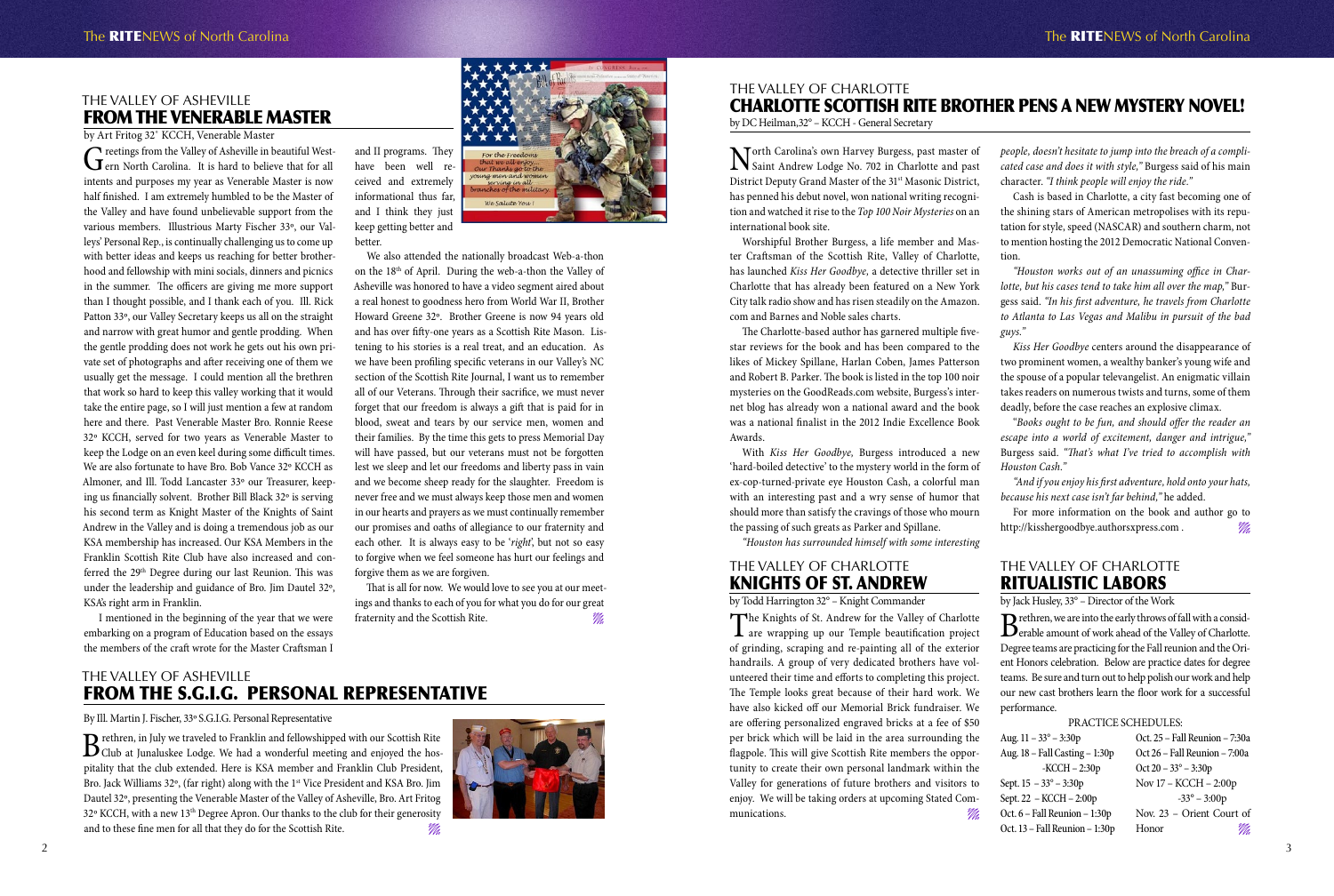### THE VALLEY OF NEW BERN FAREWELL TO BROTHER "DON"

by Ill Steve Burgess, 33°

The Valley of New Bern is sad to bid farewell to Illustrious<br>Brother Don Manweiler 33° and his wife Nancy who left the Valley of New Bern for the Masonic Village in Elizabethtown, Pennsylvania. Brother Don moved to New Bern following his retirement from AT&T in 1987. He affiliated with Berne Lodge No. 724 from his home lodge, Ancient Landmark Lodge No. 441 in Buffalo, New York. He wasted no time in making his presence known throughout the Valley of New Bern. He was active in Berne Lodge, the York Rite, the Eastern Star as well as serving in several capacities in the Scottish Rite. Don was a fixture here in the Temple. Whenever any activity was scheduled, Don was in the middle of it always lending a helping hand and a contagious smile.

He served the Valley on the Historic Masonic Theatre Committee, Valley Registration Committee, House Committee, and the Christmas Open House Committee. Don's many accomplishments here in North Carolina include: Invested Knight Commander of the Court of Honor in 1995; Coroneted Inspector General Honorary 33° in 2001; and serving as Worthy Grand Patron of the Grand Chapter of North

The Valley of New Bern is pleased to announce the Master Ma-<br>sons Reunion on November 1<sup>st</sup> and 2<sup>nd</sup>, 2013. The theme of this reunion will be: *"Freemasonry and the Scottish Rite, working together to make a better place for all mankind"*. Brethren, this promises to an interesting reunion. We are sending a written invitation to each Lodge within the jurisdiction of the Valley inviting the members to dinner and our program on Friday evening. We have a special guest speaker and several dignitaries will be present. We have all heard the cliché from the movies *"If you build it- they will come".* Let me give you my take on that – We have built it – we have one of the most beautiful Masonic Edifices in the State of

Carolina, Order of the Eastern Star 2001-2002. We are saddened to see such a hard-working and dedicated Brother leave the Valley and wish Don and Nancy all the best in their much deserved and long awaited retirement years in Pennsylvania.

to offer. Let's pack the dining hall on Friday evening. Just ask the Master Masons of your Lodge to come and have dinner with us. If YOU don't invite them, they won't come. Make the effort!!

### THE VALLEY OF NEW BERN MASTER MASONS REUNION

### by Ill Steve Burgess, 33°

It is a word that strikes many feelings within the heart of a Scot-<br>tish Rite Mason. Our reunion gatherings are not as frequent  $\mathbf{T}$ t is a word that strikes many feelings within the heart of a Scotas our Blue Lodge gatherings, nor should they be. Our first and foremost devotion in Masonry belongs where we first felt the desire to be made a Mason. There begins our journey. We begin our labor in the Blue Lodge and without that work constant, continued, and true the edifice of our fraternity suffers and flirts with decay. Remember that from blue lodges come the Masters of the Royal Secret, Knights of St. Andrew, Knights Commander Court of Honor, and Inspectors General Honorary! We do not get them from other places.

North Carolina! - We've got it – Right here in New Bern, NC we put on the 4-32 degree of the Ancient and Accepted Scottish Rite - They need it – who could not benefit from receiving the degrees of the Scottish Rite? The only thing left for our Field of Dreams is to make it known to the Master Masons of our Valley that we have built it, it's here in New Bern, and how they can be a part of it. That's the purpose of this reunion. We need to get the leaders of our lodges here to our facility and see for themselves what we have

### THE VALLEY OF GREENSBORO REUNION

### by Ill Gene Cobb 33° - Personal Representative

In the first year of my academic journey towards becoming a speech-language pathologist, performing language assessments through the Scottish Rite Foundation has taught me how to integrate my knowledge gained in the classroom with my clinical skills in a "*real-world*" setting. For example, I have certainly become more efficient in selecting, administering, and scoring a large selection of standardized tests in order to assess all domains of language: reading, speaking, and writing. In addition, learning to assess language in a RiteCare Center has allowed and the set of the value, dedication, and the the distribution will secure communication in the nume to the searching to assess anguage in a KiteCare Center has allowed Continued on  $\delta$ 

 For many years, I have listened to Scottish Rite Masons talk—even argue in the most friendly manner—about Reunions. Passion and zeal are such great things! Some say the four-day reunions are much to be preferred over the one day events like I attended in July 1993. While I see the value, dedication, and

commitment of those who came out and gave so much for so long to make us Scottish Rite Masons, I also understand how the culture has changed. Younger men guard their weekends with their families, particularly around holidays and they are right to do so. There is no greater regret in anyone's life than time lost with family. Sometimes because of the busy work week, birthdays for loved ones and even funerals are often delayed to the weekend making this a less than choice time to attend a Scottish Rite Reunion.

We are now about to reach the end of summer and I trust<br>that you have had a wonderful and joyous time with your family and loved ones. I hope that the summer months have been a restful and safe time for you. The year is moving along very quickly with the new schedule for the Fall Reunion, September 11, October 9, and November 13 at our Stated Meetings.

must be moved to the front burner now along with the annual Pancake Benefit set in September . Our Knights of St. Andrew will stage this annual event to benefit our Children's Learning and Language Centers. In the past this has been a success with everyone's help. I am looking forward in seeing everyone at our Fall Reunion. We'll accept petitions up till September 11.  $\mathcal{W}_{\ell}$ 

In recognition of this culture change, the Greensboro Valley is trying something different this Fall. It may work well—which we are all working to make happen—or it may flop miserably, but we are committed to making a positive difference, just like those who did the four-day reunions that gave us such great leaders in the past. In September, October, and November we will communicate and exemplify mandatory degrees at our Stated Communications. We hope this approach will secure commitment in the future to



### THE VALLEY OF RALEIGH ECU SPEECH-LANGUAGE AND HEARING CENTER by Michael May 32˚ KCCH

As a graduate student studying Communication Sciences and Disorders at East Carolina University, I was

afforded the unique opportunity to work in a Speech-Language and Hearing Clinic dedicated to the values and philosophy of the Scottish Rite Foundation. The ECU Speech-Language and Hearing Clinic, which is one of two RiteCare Centers in North Carolina, is committed to helping children with speech, language, and hearing disorders. I am particularly grateful that the Scottish Rite Foundation provides funding for the clinic's Dyslexia Program, devoted to evaluating children with language-based learning disorders, which affect reading comprehension and decoding, as well as oral and written expression. Having the opportunity to provide com-

prehensive language assessments, made possible by the Scottish Rite Foundation, has certainly enhanced my graduate school experience by providing me with some of the unique skills required to become a speech-language pathologist.

me a great deal of practice in learning how to compare results of different assessments and find patterns and relationships among the language domains. By upholding the philosophy of the Scottish Rite Foundation and the ECU Speech-Language and Hearing Clinic to provide a comprehensive assessment, I highly value the way in which I have learned to address all potential areas of language and to interpret how the child's performance reflects his potential in the academic setting. Through proper administration of standardized tests, gathering of crucial information from parents, teachers, and psyco-educational testing, I have learned that information from a variety of sources is necessary to determine a

child's strengths and needs. In light of this, I am grateful that the Scottish Rite Foundation has enabled me to enhance my evaluation skills when assessing language thoroughly and accurately in order to make a difference in the lives of these

children.

### THE VALLEY OF GREENSBORO FROM THE VENERABLE MASTER

by Jesse Bowman 32˚ KCCH - Venerable Master

Anything that you plan on getting done during 2013

Working intimately with the patient and his family has also increased my awareness of the importance of my role in counseling those who are affected by the child's speech or language disorder. Informing parents that their child has a communication disorder is challenging, but given the advice and support of my supervisors, the ECU Speech-Language and Hearing Clinic has provided me with experience in delivering delicate information, as well as offering educational resources regarding the *Continued on 8*

the Valley not only to get in the regular pattern of attending our meetings, but to be a part of the lessons and practices that through a gradual growth in knowledge and virtue, make us better men and Masons.

So, if second Wednesday night is clear on the schedule this year for September through November, there is a wonderful opportunity in Greensboro. Whatever happens, our passion and zeal for our Fraternity will only grow and be enhanced by the effort to best work and best agree.

Therefore, beginning in Greensboro on the second Wednesday of this September, October, and November, it's not just a meeting. It is a Scottish Rite Reunion. Join us!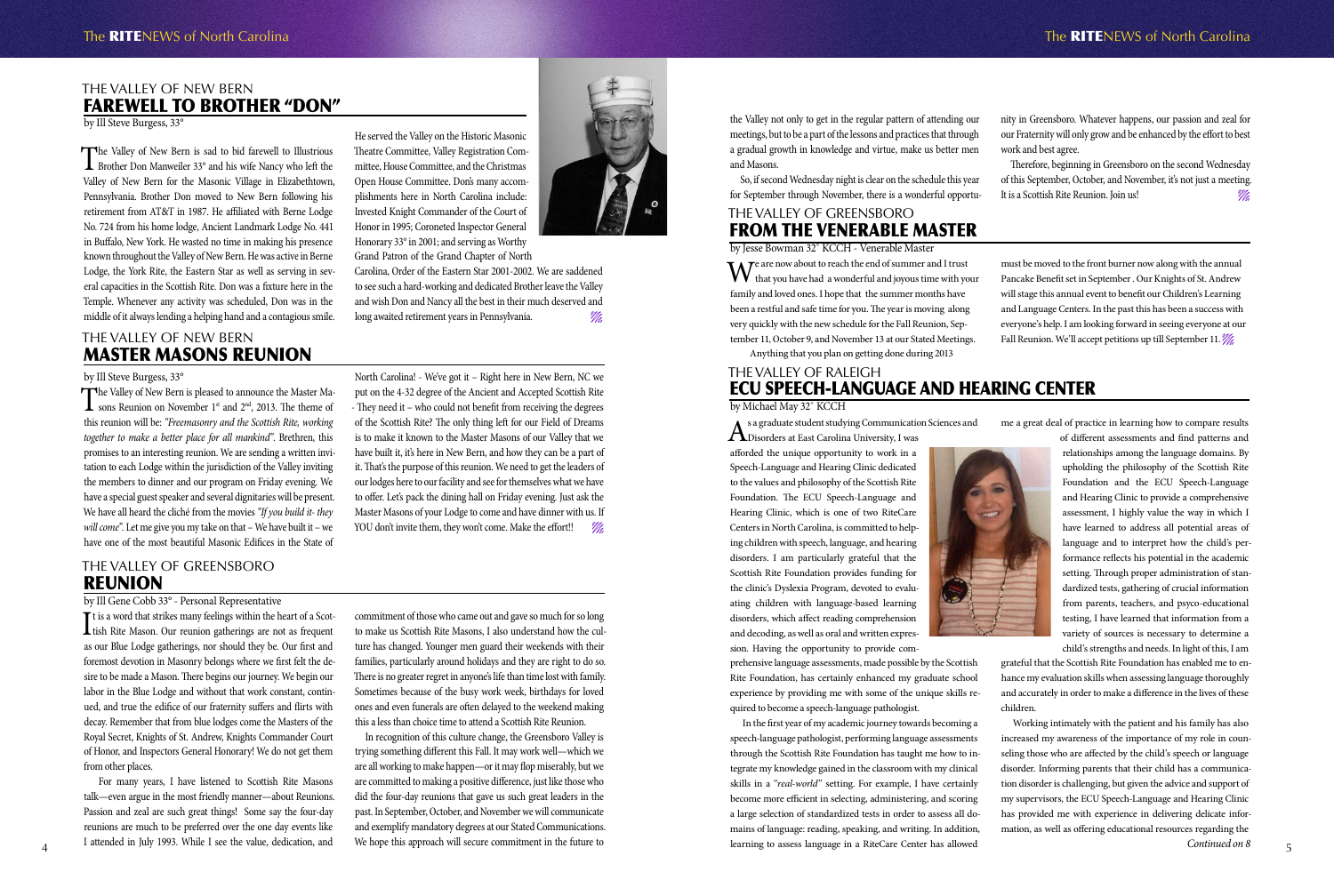### THE VALLEY OF RALEIGH A THANK YOU

by Michael May 32˚ KCCH

Dropping your child off at school for 6 hours a day is tough.<br>Dropping your child off at school for 6 hours and watching him struggle to keep up, make friends, understand simple directions, and always being left behind is in a whole other category of "*tough*." I don't know how many times a parent's heart can break. In walks ECU's Scottish Rite Dyslexia program. One night as I scoured the internet for ways to help my son I came across their site. At this point, we were homeschooling our son because he had digressed in every aspect of his life while attending a public school. I could only take him so far with his disability and needed help. The staff here has been a life saver. Not only is my son improving, he has gained self confidence and his social skills are also improving with each session. Their feedback and support have really helped complete our circle of learning.

 $\sum$ ur annual Fish Fry was held at the Wilmington Temple on April 24, 2013 and was very successful. The funds raised<br>will be used to support our Rite Care children's clinics. At this event, proclamations were presented to two local public officials.

In the past year Kobe's reading, writing, and speech skills have improved greatly. Under the direction of Laura Frye, each clinician that has worked with Kobe has done a superb job. They are creative and very enthusiastic. Kobe responds well to each of them. He even comes home and tries to implement what he has learned with his little brother. They have also been very attentive to my needs as not only a mom but as his teacher. They give

me ideas and encouragement all the time. Their positive feedback warms my heart. Kobe usually puts on the brakes in new situations and it takes a while for him to warm up. Here, he takes off around the corner without any hesitation. He loves the compliments he gets also. Coming from a school that only put him down, he feels like he's on cloud nine here. Words cannot express the lasting impression this program has had on our family. We will forever be indebted.

 $\Lambda$  s we return from being dark for two months, it would  $\Lambda$  be a good time to reflect on what being a Scottish Rite Mason means to us and to also rededicate ourselves to the support of our Valley. There are many ways to participate in the work of the Valley and we invite you to stop by the office to see how you can get involved. Our office is open Monday thru Thursday from 8:30 a.m. until 4:30 p.m. and the coffee pot is always on. The next stated meeting will be held on September 12, 2013 and we the officers and staff would love to see all of you attend. I'm sure many of you have stories about what you did this summer and there is no better way to share them than by sitting down to a nice dinner with your fraternal brothers.



Thank you.

*Gabrielle Vick - Winterville NC*





### THE VALLEY OF WILMINGTON ANNUAL FISH FRY

by Richard W. Knauss, 32°, KCCH

6 7 County Commissioner and SR member of our Valley; William Mathis, 33°. Pictured above from left to right: A.C. Everett, 33°, General Secretary; Charlie Rivenbark, City Councilman; Eddie Gaskins,33°, Dir. of the Work; William Mathis, 33°, Personal Representative; : A.C. Everett, 33°; Tom Wolfe,

### THE VALLEY OF WILMINGTON STATED MEETINGS RETURN

by Richard W. Knauss, 32°, KCCH

What do you think? Is there a right thing to say? What have you said or written to someone that meant a lot to that person? If you've ever experienced deep grief, what did someone do that uplifted you?

The Winston-Salem Valley has begun meeting in a new place while we move out of our current building. In July we started meeting at Clemmons Masonic Lodge while our new building is being constructed. A special thank-you to Clemmons Masonic Lodge for their hospitality in allowing us to use their building during this time. We will continue to meet there until our new building is completed. Also, we have begun a new schedule. The S.G.I.G. conference will begin at 6:30 pm, and we will have refreshments at 7:00 pm before the regular Scottish Rite stated meeting. KSA will begin at 6:45pm and Master Craftsman will begin at  $6:30 \text{pm}$ .

As usual, the Advisory Conference will meet at 5:30; dinner and fellowship at 6:30 followed by the stated meeting at 7:30.

Please report any address changes and or deaths of members as they become known to you. The office phone number is (910) 762-6452 or in NC 1-800-708-8680

### THE VALLEY OF WILMINGTON FALL REUNION

by Richard W. Knauss, 32°, KCCH

The Fall Reunion will be held on Fri-<br>day Nov. 1 and Saturday Nov. 2, 2013. Petitions are available at the Temple or on the "*Reunion*" page of our website www.wilmingtonaasr.org Remember that the initiation fee is  $$300.^{\circ}$  per can-



didate. Petitions will be accepted as late as 7:00am the morning of the first day of the reunion. Up-to-date information can be found on our website or by calling the Temple at (910) 762-6452.

### THE VALLEY OF WINSTON-SALEM SALVE FRATER

by Ill Joel Black 33° - Personal Representative

When someone you care about is suffering greatly, what's the right thing to say to make him or her feel

better?

There are all sorts of traumas that can send us to the darkest dungeons of despair – the death of a loved one, being raped, getting a divorce, losing a limb, seeing a child sent to jail or on drugs. Whatever the cause, when we become so despondent or depressed that we start wondering whether life is worth living, we need a real friend.

I'm no expert in conveying condolences, but one thing I've learned is that trying to command, cajole, or convince a broken person to repress, reject, or disguise his or her feelings is more harmful than helpful.

In the early stages, grief isn't just an attitude, it's an affliction. It can't be turned off or toned down. It often has to run its course. Yes, there may be times when we can redirect a friend to other matters and more positive thoughts, but generally he or she has to experience and work through all the natural emotions that flow from the calamity including self-pity, resentment, an-

ger, and fear. living.

The best antidotes to hopeless grief are sincere expressions of love and support that proves life is worth

# THE VALLEY OF WINSTON-SALEM NEW MEETING PLACE & TIME

by Christopher Pearman 32°, Knight Master